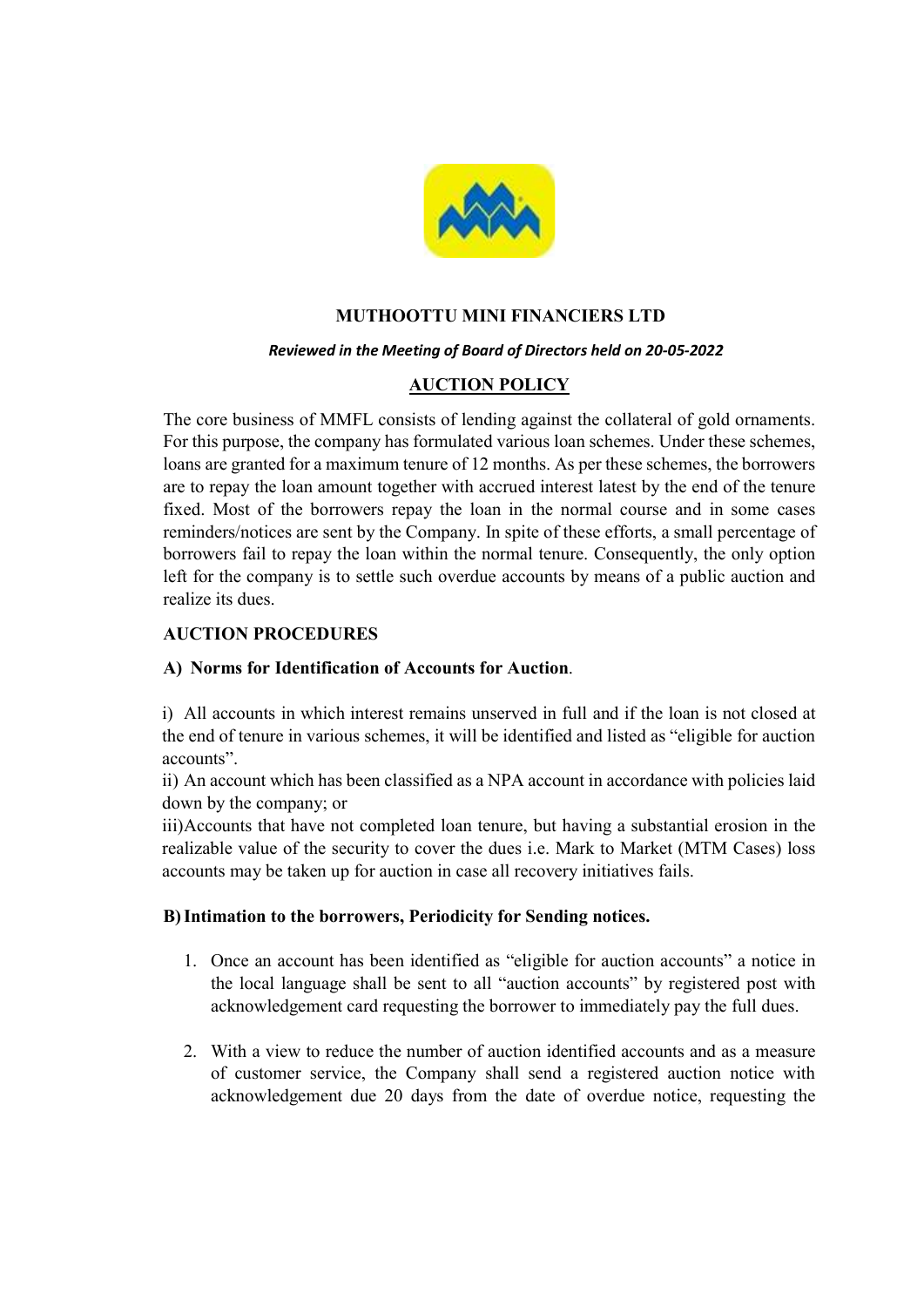borrower to immediately pay the full dues, failing which the security would be liable to be put on public auction, without further notice, for recovery of dues.

- 3 A notice in the local language in an approved format shall be sent to all (auctionable) pledges furnishing the date and venue of auction at least 14 days before the proposed the date of auction by registered post with acknowledgement due requesting the borrower to immediately pay the full dues failing which the security would be liable to be put on auction, without further notice, for recovery of the dues.
- 4 A demand notice in the vernacular language shall be sent to all MTM Loss accounts by Registered post, requesting the borrower to immediately pay the loss amount including interest. Failing which the security (gold) will be liable to be put on public auction or E auction either account wise or as a lot without further notice for recovery of the loss and dues.
- 5 When such letters are returned undelivered, intensive action should be taken to locate the borrower, reconfirm the KYC documents and re-evaluate the security. The responsibility for ensuring the compliance would vest with the branches.
- 6 The acknowledgement card or unopened (returned undelivered letters), as applicable, should be preserved and systematically stored for easy future retrieval. Such records shall be under the custody of the branch up to the Auction. The responsibility for ensuring the compliance with the above policy guidelines shall vest with the respective Regional Managers.

# 7 Organizational structure for auction

The Company shall have a dedicated Asset Quality Department at Corporate office to initiate, supervise and monitor the auction procedures. The department will function under the overall control of Managing Director. Official from the Asset Quality Department or authorised officials should be present and oversee the actual auction proceedings and will be entrusted the responsibility for the proper conduct and preserving the records thereof.

### 8 Auction Centers and Movement of Auction packets.

i) The auction should be conducted in the same branch /taluka/district or pool gold jewellery from different branches in a district and auction it at any location within the district subject to the 1<sup>st</sup> Auction has failed.

ii) Approval of Auction centers shall be accorded jointly by the Head of the Operations department and CEO, based on the recommendations of the Regional Heads through Asset Quality Department. The number of auction centers in a state will be on need basis.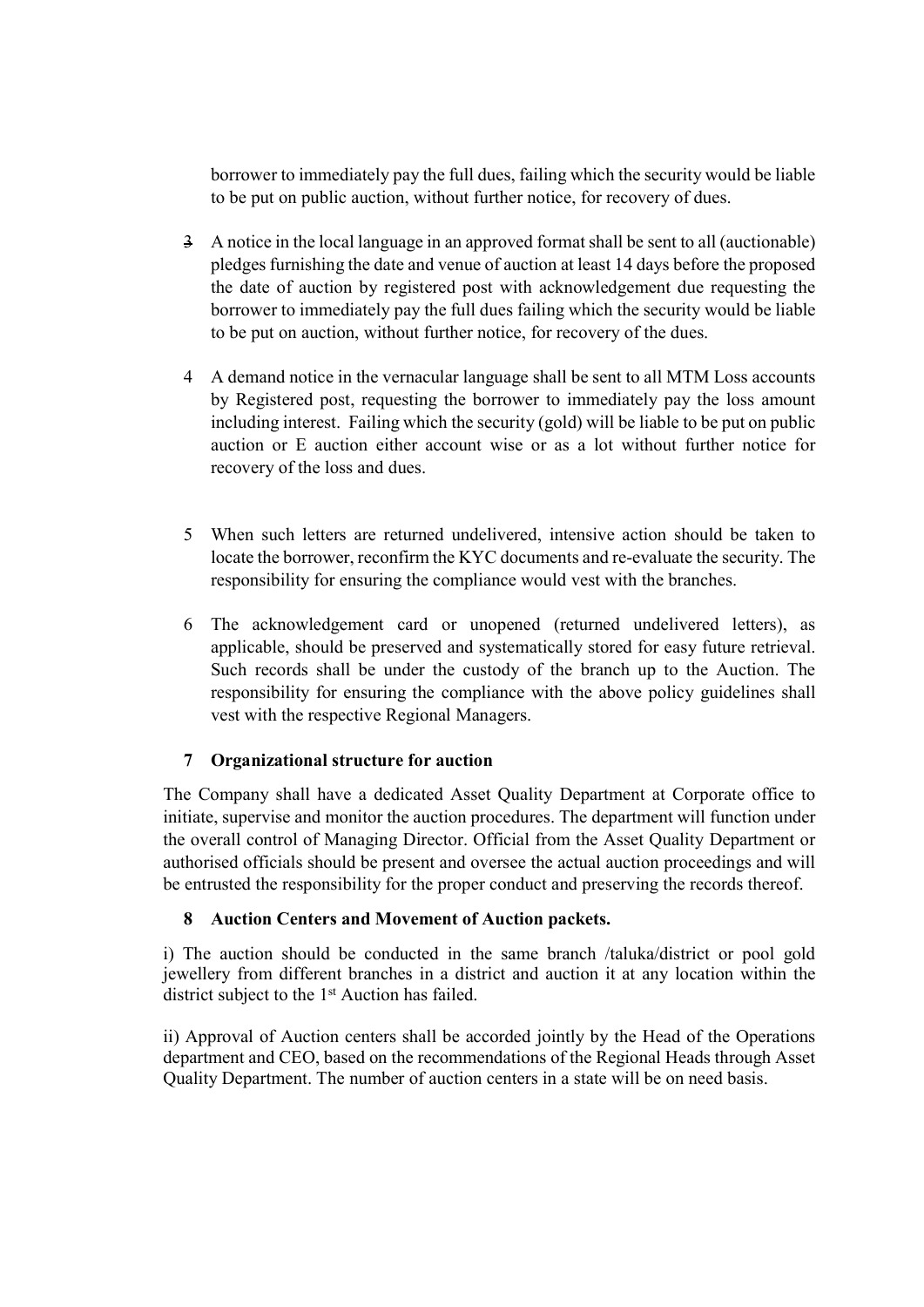iii) Auction Centers should be provided with appropriate, adequate and functional infrastructure such as space, storage arrangements, CCTV cameras, electronic weighing balance etc.

- iv) Physical movement of "auction accounts" from various branches to auction centers shall be done by the authorized employee/s of the branch. "The authorized employee/s" shall be decided by the RM considering the quantum, distance, terms and conditions as instructed in the Transit Insurance Policy schedule.
- v) Dedicated auction team (Authorised employees from the CO or ZM, along with Authorized Field functionaries) with Gold appraiser/s and auditor shall receive auction packets from branches as per the schedule given by the Asset quality department. Verification, lot creation and grading shall be done by the auction team as and when the packets are received and kept under the joint custody of Auction team or authorized officials and RM/Auditor concerned.

### 9 Auction Announcement:

The list of accounts taken up for auction shall be announced through advertisement in National daily and in a vernacular language. Such notification in the newspapers should be published at least 14 calendar days before the scheduled auction date. Copy of the auction advertisement shall be displayed in the branch and the respective regional Managers should ensure the compliance, monitored by the Asset Quality Department.

#### 10 Public auction, Creation of Convenient lots.

i) The company shall resort to realization of the "auction accounts" only through Public auction in "as is where is" and "as is what is" condition except as otherwise stated in the auction policy.

ii) Gold loans taken up for auction must be segregated in to convenient lots to facilitate easy disposal based on the various factors such as purity, quantity, expected number of bidders and prevailing market rate of Gold.

iii) Each lot shall be separately taken up for auction for security reasons and better realization.

iv) Bidders have the right to inspect the lot before commencement of auction in the presence of authorized officers of the company and approved auctioneer. In the case of E-Auction, the highest bidders will have the right to inspect the lot only after Bid confirmation.

v) Adequate insurance coverage and security arrangements must be arranged in advance considering the quantity and number of participants involved.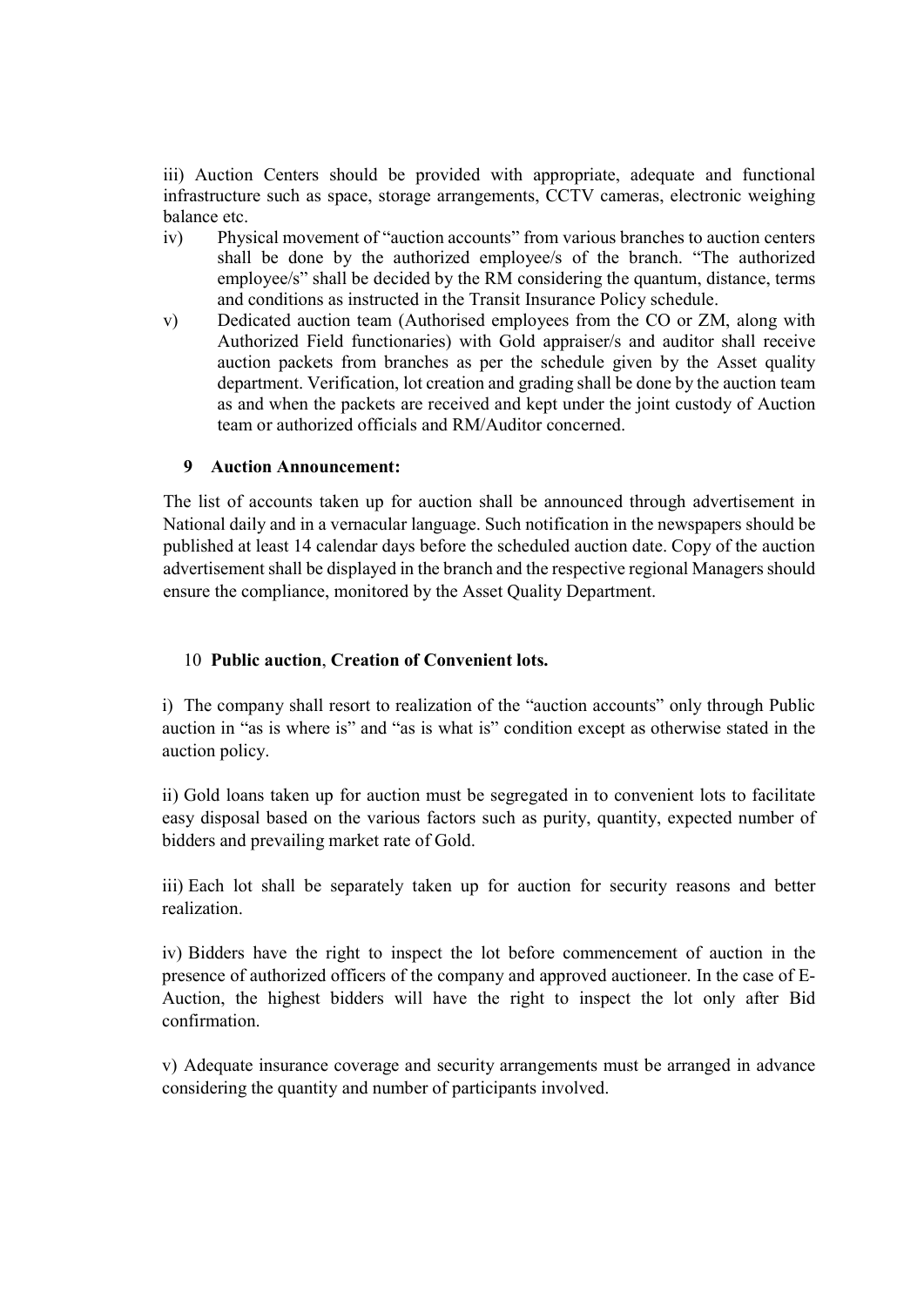vi)The proposal for fixing the reserve price for each auction shall be above 85% of the previous 30 day average closing price of 22 carat gold as declared by the India Bullion and Jewelers Association Ltd and the value of the jewelry of lower purity in terms of carat should be proportionately reduced.

vii) When there are no bidders at the reserve price fixed, the reason therefore shall be ascertained and the auction will start from the highest closed bid from the participants or re-auction will be conducted in the online platform in case of E-Auction.

# 11 Legal, Low quality and Spurious accounts:

i) Pledge gold having legal complications due to disputes, legal cases and deceased accounts etc. shall not be taken up for auctions under normal circumstances. Such accounts shall be dealt on a case to case basis with the recommendation from legal Dept., operation Dept. and approval from Managing Director.

ii) In normal course, branch will ascertain the purity of the collateral (Gold) before sanctioning the loan, but due to misjudgment at the time of sanctioning the loan, there is a chance for low quality or spurious items accepted as collateral. In such instance, branches shall send one registered notice to the customer, as and when such item is identified and if there is no chance for normal recovery or legal recovery, such accounts may be auctioned. Legal and Operation Departments should also certify that there is no chance for recovery either by normal or legal course.

iii) Spurious and low quality accounts may be included in the public auction as separate and convenient lots on "as is what is basis" based on the reserve price arrived at internal and external valuation (if required) by trained appraisers. If the realized amount is less than the total outstanding amount of the loan (inclusive of interest and auction charges), the deficit shall be written off in case all the other recovery measures fail.

iv) When there are no bidders at the reserve price fixed, the reason shall be ascertained and the measures are taken for disposing the accounts with the prior approval of Managing **Director** 

### 12 Earnest Money Deposit (EMD) and Documents to be submitted by the Bidder:

- i) All participants have to pay an EMD of Rs. 2 lakhs to MMFL in case of Public Auction and in case of E Auction to the respective service provider.
- ii) Proper KYC documents and PAN card shall be submitted by every participant. If the participant is representing a Company/firm, proper authorization, copy of registration, including GST Registration details and PAN card of the company shall be submitted to participate in the auction in addition to the Participants' KYC documents.
- iii) Person, entities having known criminal background shall not be allowed to participate in the auction.
- iv ) The company or any of its related entities shall not participate in the auction